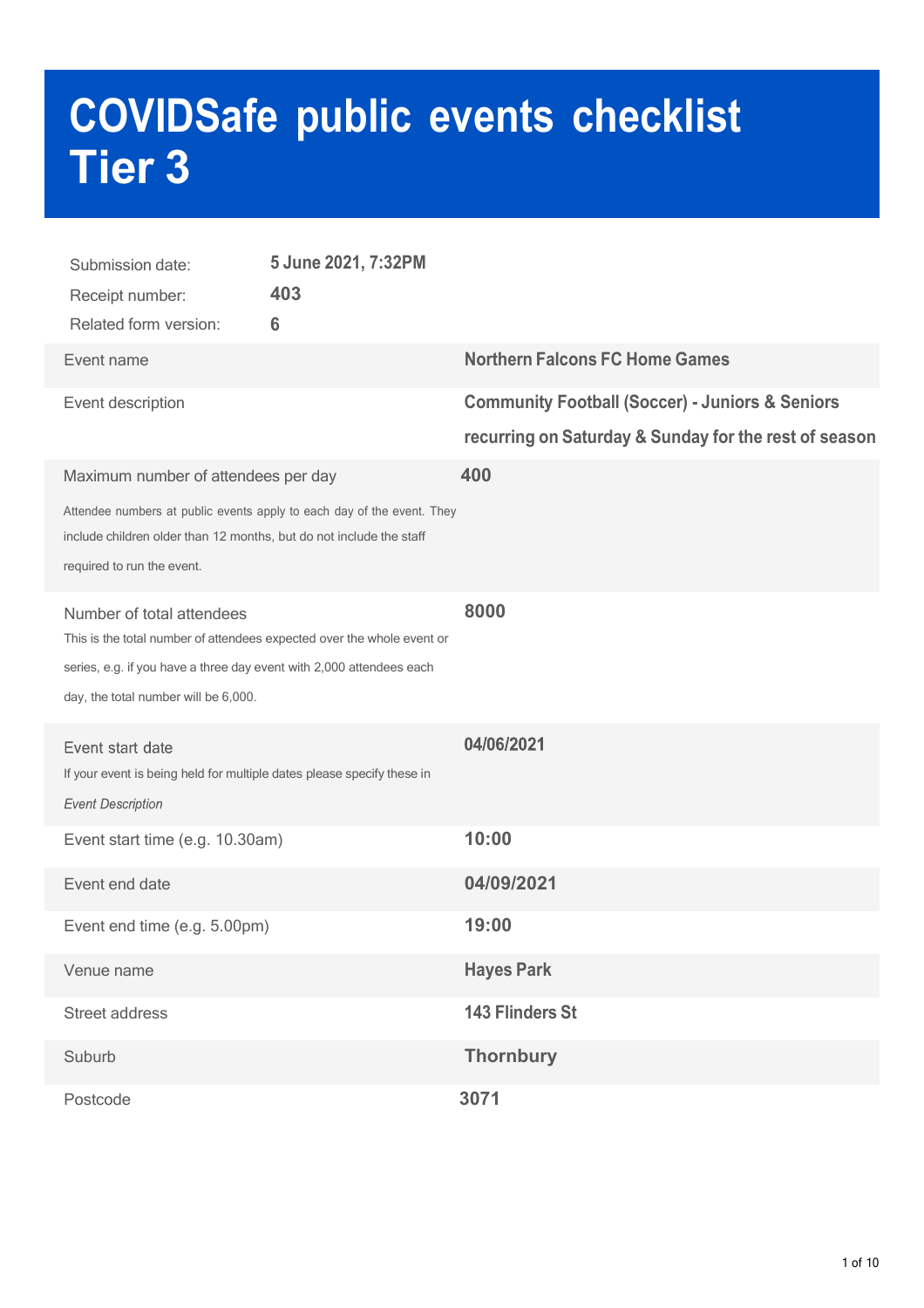| What is the maximum capacity of the venue you will be<br>in?<br>This refers to the space you will be holding your event in, for example<br>the room in a conference venue, not the whole venue. It is the<br>maximum capacity before COVID restrictions apply. | 800                   |
|----------------------------------------------------------------------------------------------------------------------------------------------------------------------------------------------------------------------------------------------------------------|-----------------------|
| Event contact name                                                                                                                                                                                                                                             | <b>Frank Pizzo</b>    |
| Event contact email                                                                                                                                                                                                                                            | fzp467@gmail.com      |
| Event contact mobile                                                                                                                                                                                                                                           | 0497001502            |
| Contact tracing person name                                                                                                                                                                                                                                    | <b>Frank Pizzo</b>    |
| Contact tracing person email                                                                                                                                                                                                                                   | fzp467@gmail.com      |
| Contact tracing person mobile number                                                                                                                                                                                                                           | 0497001502            |
| Is this event metro or regional?                                                                                                                                                                                                                               | <b>Metro</b>          |
| Which local government area will your event be held in? Darebin                                                                                                                                                                                                |                       |
| Will your event be held indoors or outdoors?                                                                                                                                                                                                                   | <b>Outdoors</b>       |
| What type of event are you holding (please select as<br>many as apply)?                                                                                                                                                                                        | <b>Sporting event</b> |

# **COVIDSafe Event Checklist: Oversight and Administration**

#### **Before the event**

Check the Victorian Government's coronavirus website **Implemented** (https://www.coronavirus.vic.gov.au) on legislative requirements and specific restrictions that may apply.

Identify key staff or volunteers who are responsible for **Implemented** implementing and reviewing the strategies in this COVIDSafe Event Checklist. This must include identifying staff whose role are to ensure that public health measures, such as physical distancing and general COVIDSafe behaviours are adhered to.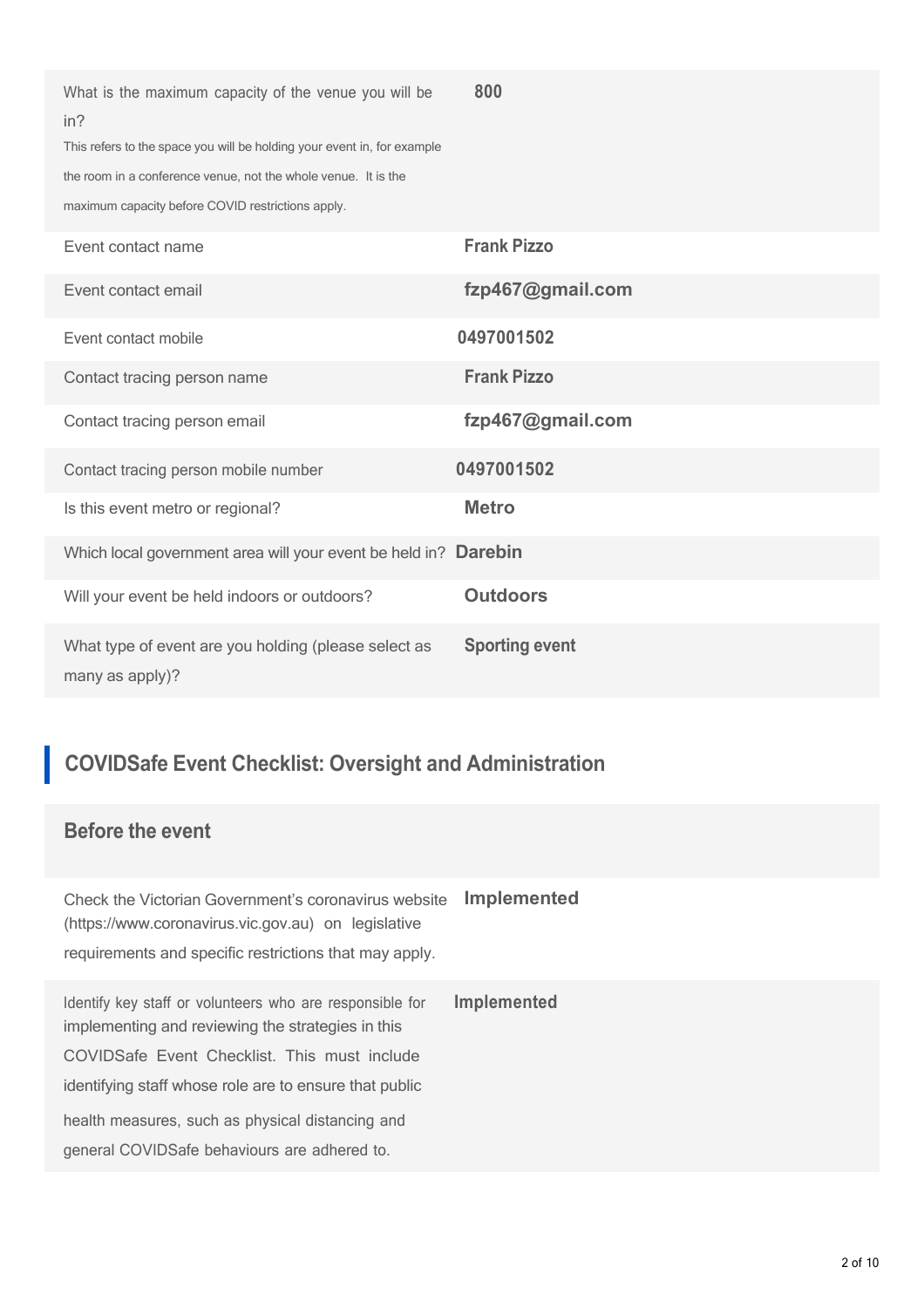| Develop processes and materials to ensure that staff<br>and volunteers attending the event are provided<br>education and guidance on physical distancing, good<br>personal hygiene and staying home from work if feeling<br>unwell.                                                                        | <b>Implemented</b> |
|------------------------------------------------------------------------------------------------------------------------------------------------------------------------------------------------------------------------------------------------------------------------------------------------------------|--------------------|
| When scheduling an event, consider potential for other<br>events in the same local area which may use similar<br>transport options, shared pathways and facilities.                                                                                                                                        | Not applicable     |
| Event organisers must commit to supporting any public<br>health investigations, and support any required actions<br>requested by public health officials.                                                                                                                                                  | <b>Implemented</b> |
| Contingency planning must be documented in the<br>scenario that an event needs to be cancelled, including<br>communicating the cancellation to patrons.                                                                                                                                                    | Implemented        |
| Tickets should be refundable if a ticket holder is unwell.                                                                                                                                                                                                                                                 | Not applicable     |
| Develop a process to manage an attendee who<br>develops symptoms<br>this includes:                                                                                                                                                                                                                         | <b>Implemented</b> |
| • Making arrangements to send the person home in suitable<br>and safe private transport so the risk of potential coronavirus<br>(COVID-19) transmission is reduced.<br>If the person cannot travel home identify an area where the<br>person can remain in isolation until they are able to travel<br>home |                    |
|                                                                                                                                                                                                                                                                                                            |                    |

**Record keeping requirements (including ticketing)**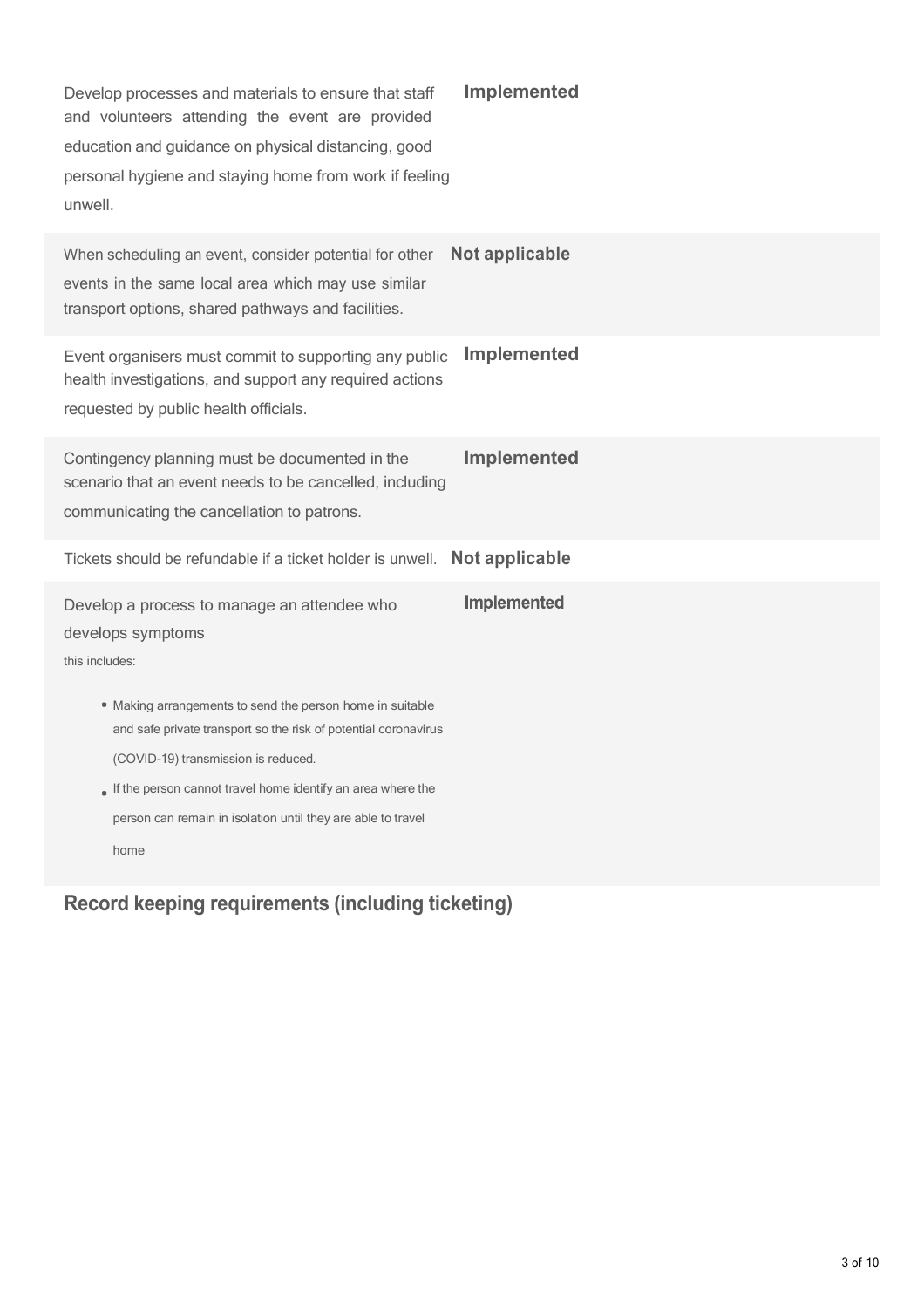The event's record keeping system must use the free Victorian Government QR Service or Victorian

Implemented

Government Application Programming Interface (API) linked digital record-keeping system, and:

- Record the name, phone number and area for each attendee in a way that complies with privacy obligations
- Ensure attendee contact details available to the event organiser and the Department of Health and Human Services (DHHS) to facilitate contact tracing if required
- Where applicable and practicable, link ticket information to aseating/location map, categorised by row or section.

Attendee contact details must be retained for 28 days after the event, after which, information should be destroyed, unless there is another statutory requirement for retention. **Implemented**

## **COVIDSafe Event Checklist: Spectator management**

#### **General**

Prior to the event, event organisers must communicate **Implemented** the following public health messages to attendees:

- Each attendee is asked to do a symptom self-assessment prior to leaving home and not attend if they are unwell or have been instructed to isolate or quarantine.
- Attendees must maintain at least 1.5m physical distance between those from other groups at all times.
- To minimise movement, attendees must stay within their allocated spaces or seats where practical.
- Requirements for face covering, observe cough etiquette and personal hygiene measures.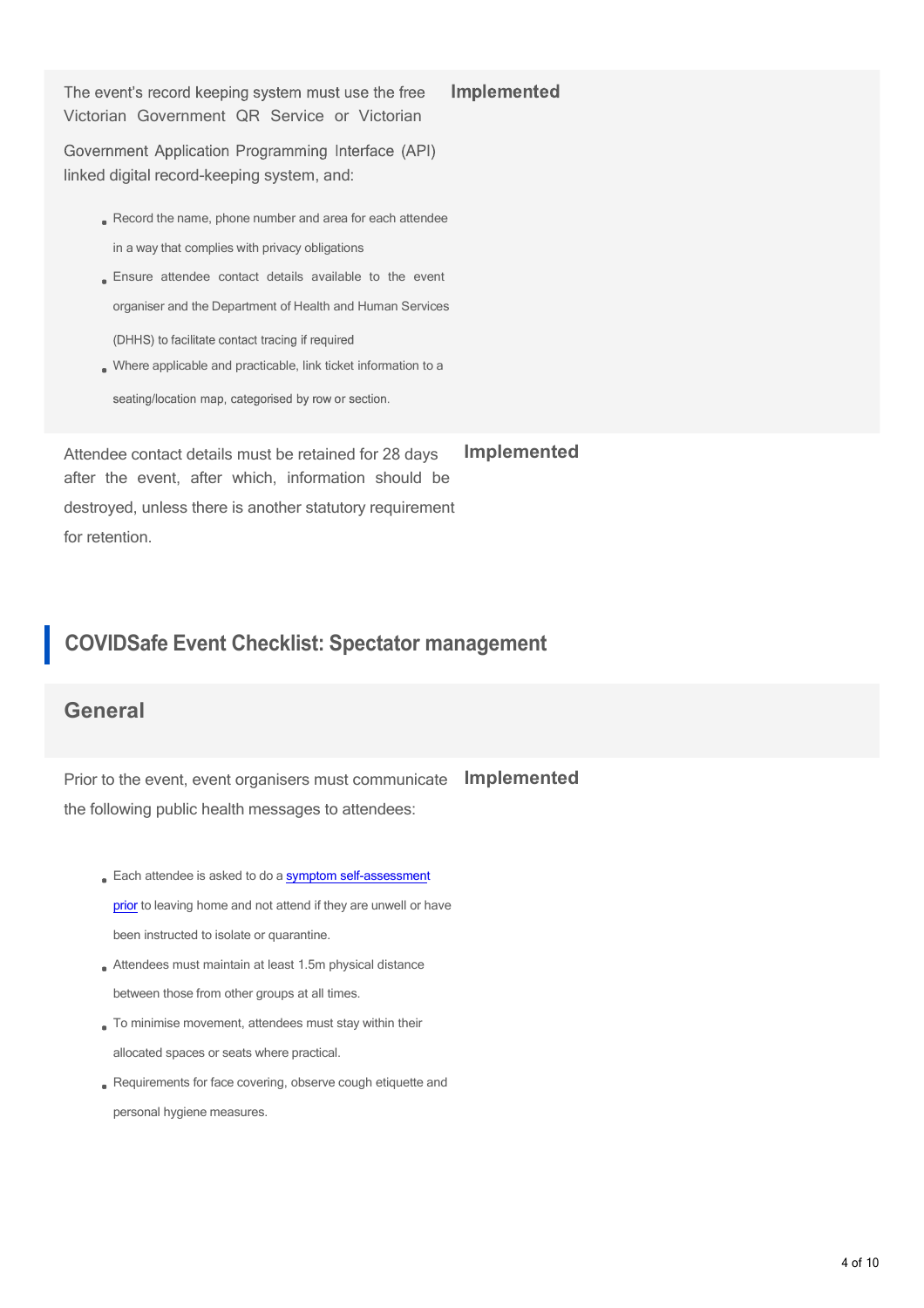A reminder of public health measures must be included **Not applicable** in the ticketing sales process, visible on the ticket or as an email reminder.

During the event, regularly to reinforce public health messages – use broadcast messages, signage, and staff/volunteers to communicate this information with attendees. **Implemented** Where possible establish multiple zones within your **Not applicable** event area to limit interaction between groups of

attendees. You may consider assigning dedicated facilities for example allocated bathrooms to a specific zone.

## **Fixed seated areas (for example grandstands)**

Ensure seating is clearly labelled to enable seating **Not applicable** allocation. Groups who booked tickets together can sit together but they must be spaced at least 1.5m from other groups.

Where seating is not numbered, clearly mark rows and seats that are to be left vacant. **Not applicable**

## **Non-fixed seated areas (for example grassed areas)**

There must be visual cues to facilitate physical distancing, this includes: **Implemented**

- Ground marking or barriers allocating space to groups (i.e. their allocated 'picnic' area) – with at least 1.5m between areas allocated to separate groups.
- Signage requirements as set out in the Restricted Activity **Directions**
- Dedicated wide walkways at least 2m wide.
- Ground/wall marking of 1.5m spacing where queuing may occur.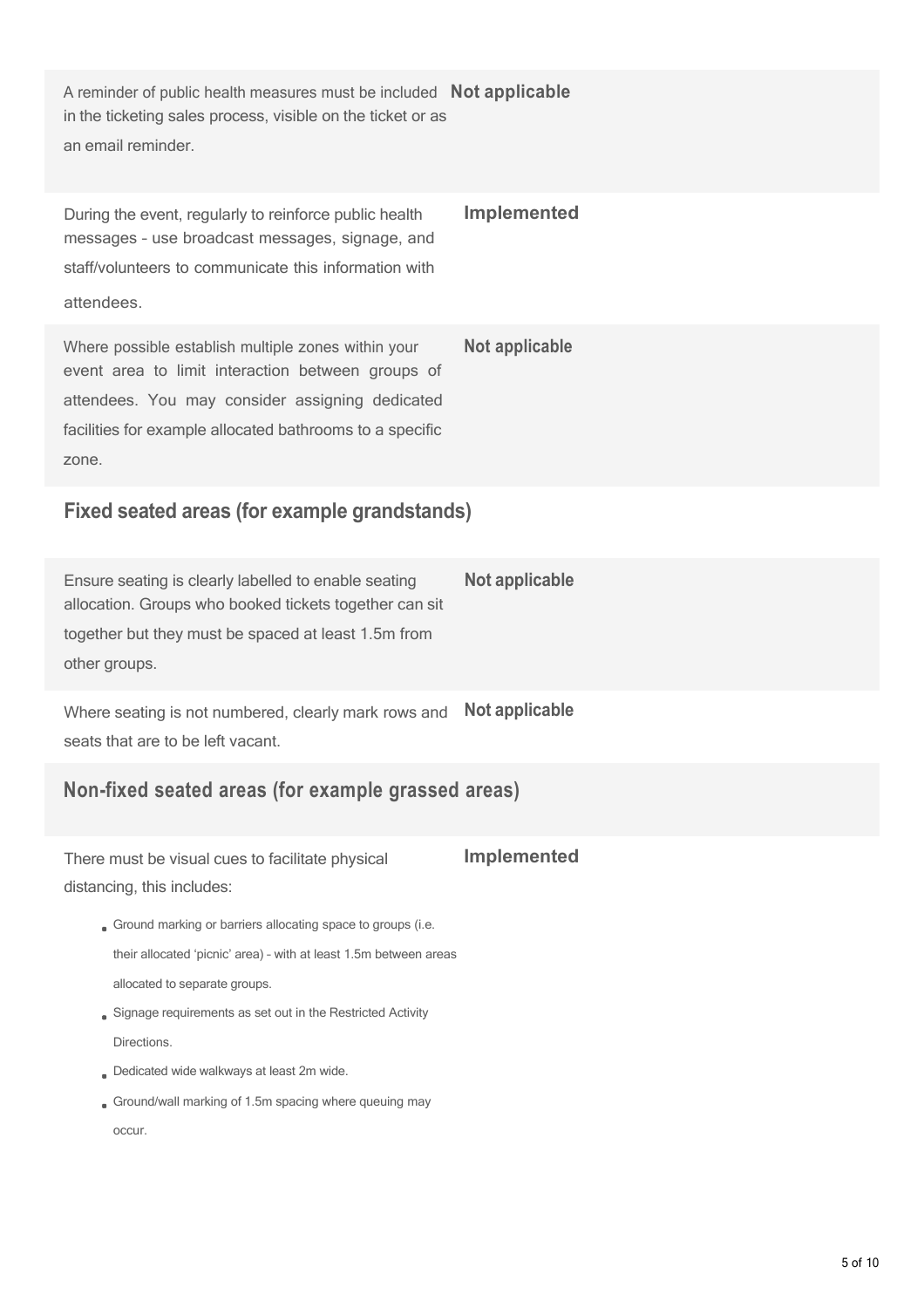## **Bathrooms, retail and food and drink vendor areas**

Use visual cues to facilitate physical distancing: **Implemented**

- Ground/wall marking of 1.5m spacing where queuing may occur (e.g. outside bathrooms, in service lines)
- Signage requirements as set out in the Restricted Activity Directions
- Indicate direction of travel on walkways with a preference for one-way flow, where practical.

#### **Access to and from the venue**

| Implement strategies to avoid crowding on public<br>transport and at stops/stations. Where feasible, ensure<br>there are adequate parking options for car-based travel.                                                                                                                    | <b>Implemented</b> |
|--------------------------------------------------------------------------------------------------------------------------------------------------------------------------------------------------------------------------------------------------------------------------------------------|--------------------|
| Where an event could attract attendees, who do not<br>have a ticket, the organiser must use a gated venue<br>with designated points of entry and exit.                                                                                                                                     | Not applicable     |
| Establish multiple entry and exit points to avoid queuing<br>and ensure smooth attendee flow into the venue. Where<br>multiple entry and exit points cannot be established,<br>encourage staggered entry/ exit to avoid queuing; this<br>could be done as part of pre-event communication. | <b>Implemented</b> |
| Implement strategies to limit the potential for gathering<br>near the venue or at entrances/exits. Encourage                                                                                                                                                                               | <b>Implemented</b> |

attendees to disperse from the event at its conclusion.

# **COVIDSafe Event Checklist: Environmental and personal hygiene**

**Environmental measures including cleaning**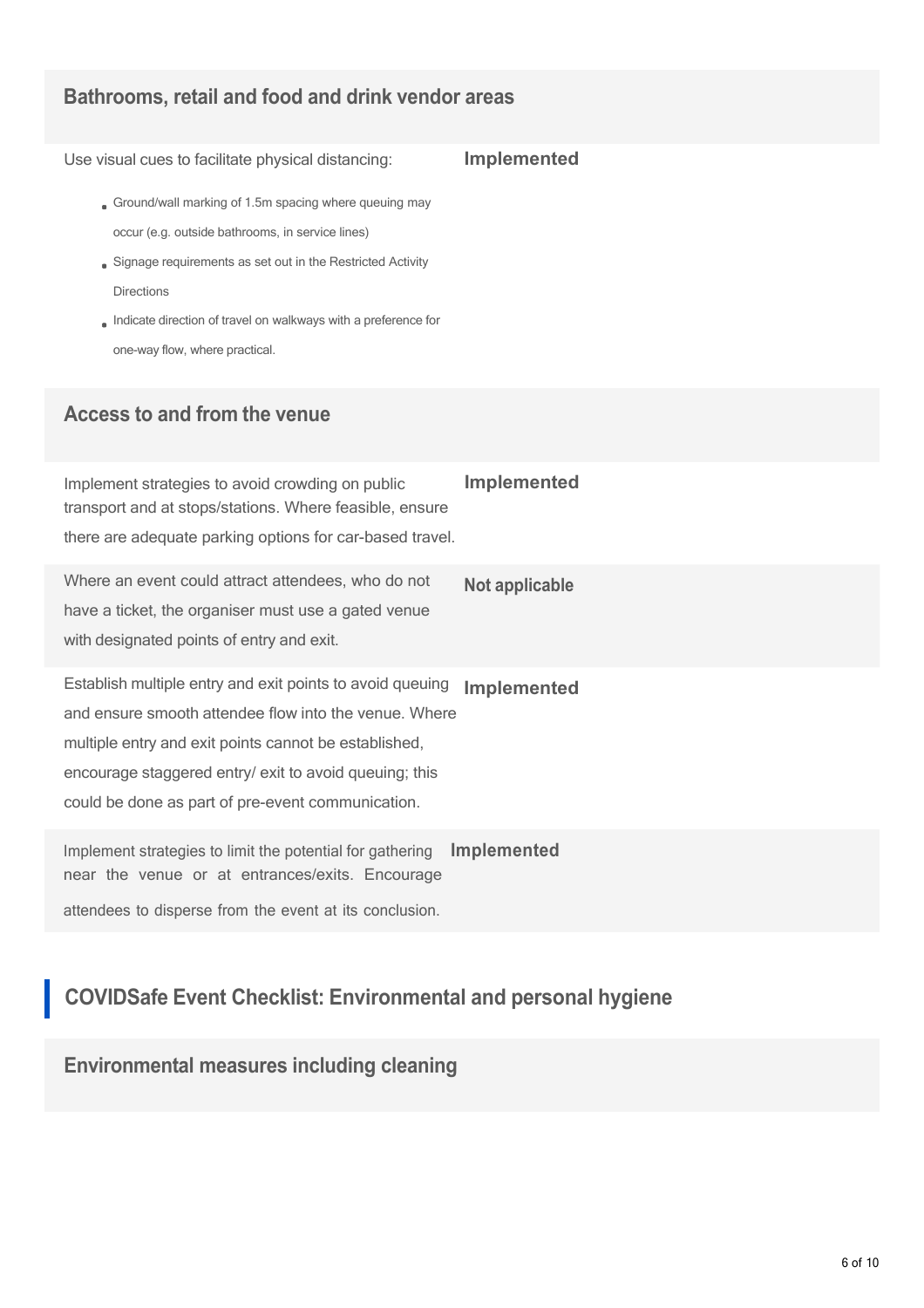Undertake pre-event cleaning of communal facilities and **Implemented** high touch surfaces. Develop and implement a cleaning schedule to ensure frequent cleaning and disinfection of high touch surfaces and bathroom facilities.

At minimum, high touch surfaces must be cleaned at **Implemented** least twice per day and between groups in accordance with cleaning and disinfection guidelines. Additional cleaning of visibly soiled surfaces must occur as required.

Cleaning guidelines

**Disinfection guidelines** 

### **Personal hygiene**

| Establish hygiene stations (with hand sanitiser) at<br>entrances and throughout the venue to encourage hand<br>hygiene of staff and attendees.    | <b>Implemented</b> |
|---------------------------------------------------------------------------------------------------------------------------------------------------|--------------------|
| In prominent locations, display posters demonstrating<br>personal hygiene and hand washing practices.                                             | <b>Implemented</b> |
| <b>Communal facilities to be regularly cleaned</b>                                                                                                |                    |
| Ensure toilets are in working condition with running<br>water for hand basins, soap and disposable hand<br>towels/dryers.                         | <b>Implemented</b> |
| Ensure enough toilets are available to avoid queuing. If Implemented<br>queuing is likely, organiser must ensure there is physical<br>distancing. |                    |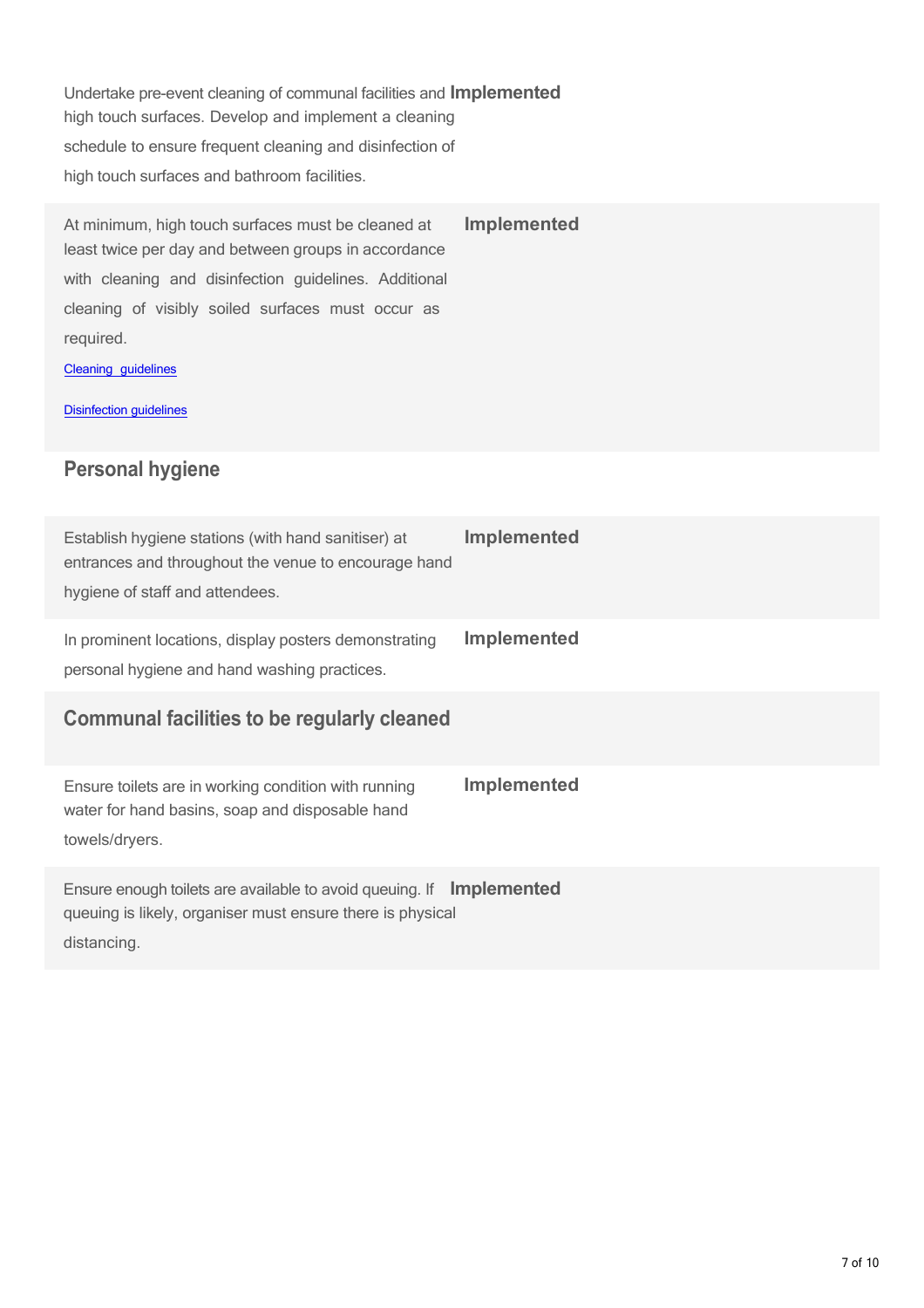#### Designated smoking areas must enable physical

#### **Not applicable**

distancing of 1.5 meters.

- Ground marking or barriers allocating space to groups (i.e. their allocated 'picnic' area) – with at least 1.5m between areas allocated to separate groups.
- Signage requirements as set out in the Restricted Activity **Directions**
- Dedicated wide walkways at least 2m wide.
- Ground/wall marking of 1.5m spacing where queuing may occur.

# **COVIDSafe Event Checklist: Staff, vendors and contractors**

## **Responsibilities**

It is the responsibility of the event organiser to ensure that staff, including volunteers, vendors and contractors, understand and comply with COVIDSafe work practices, including training in COVIDSafe behaviours. **Implemented**

Workers and volunteers should complete the Staff **Implemented** Coronavirus (COVID-19) Health Questionnaire and not attend work when unwell.

Staff Coronavirus (COVID-19) Health Questionnaire

Workers must have access to the appropriate personal **Implemented** protective equipment (PPE) throughout the event.

Share COVIDSafe Event Checklist with on-site vendors **Not applicable** and contractors. Vendors and contractors should provide their COVIDSafe Plans to the event organiser.

#### **Food and beverage requirements**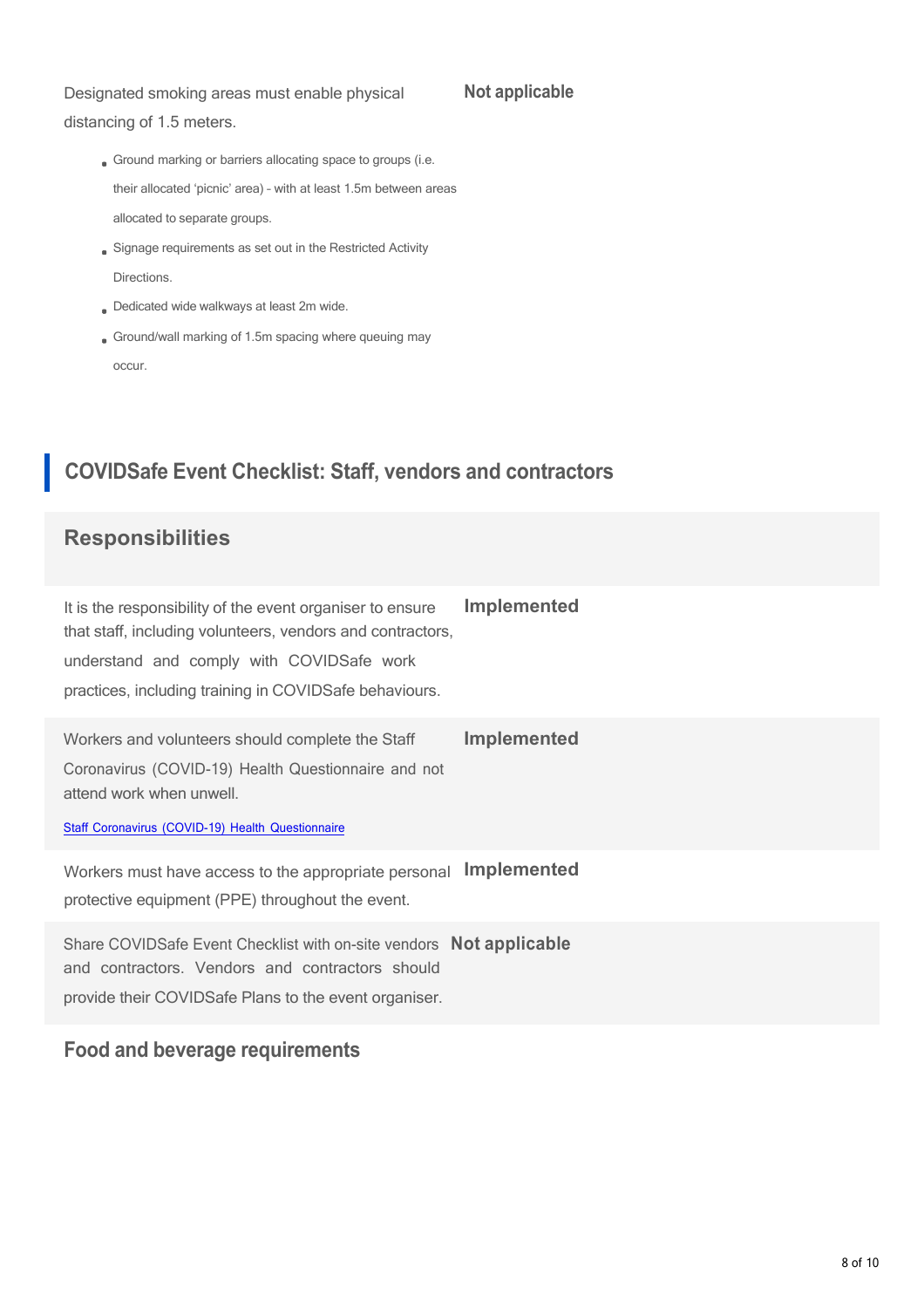Any food and beverage service must align with the Victorian Government's coronavirus (COVID-19) hospitality sector guidance and the COVIDSafe Settings.

#### **Implemented**

#### Hospitality sector guidance

Queues at food and beverage vendors should facilitate physical distancing and not cross over with other queues. **Implemented**

Reduce touch points during food and beverage service, Implemented such as using contactless payment methods and ensure service is occurring in well ventilated areas.

- Ground marking or barriers allocating space to groups (i.e. their allocated 'picnic' area) - with at least 1.5m between areas allocated to separate groups.
- Signage requirements as set out in the Restricted Activity Directions.
- Dedicated wide walkways at least 2m wide.
- Ground/wall marking of 1.5m spacing where queuing may occur.

Close communal self-serve and condiment stations. **Implemented**

| Where possible, food and beverages should be sold in Implemented                                                                                              |                    |
|---------------------------------------------------------------------------------------------------------------------------------------------------------------|--------------------|
| packaging to avoid double handling.                                                                                                                           |                    |
| Take-away food and drinks must be consumed in<br>allocated seats or 'picnic areas'. Food court-style<br>seating is permitted if consistent with the COVIDSafe | <b>Implemented</b> |

Settings.

## **Privacy statements**